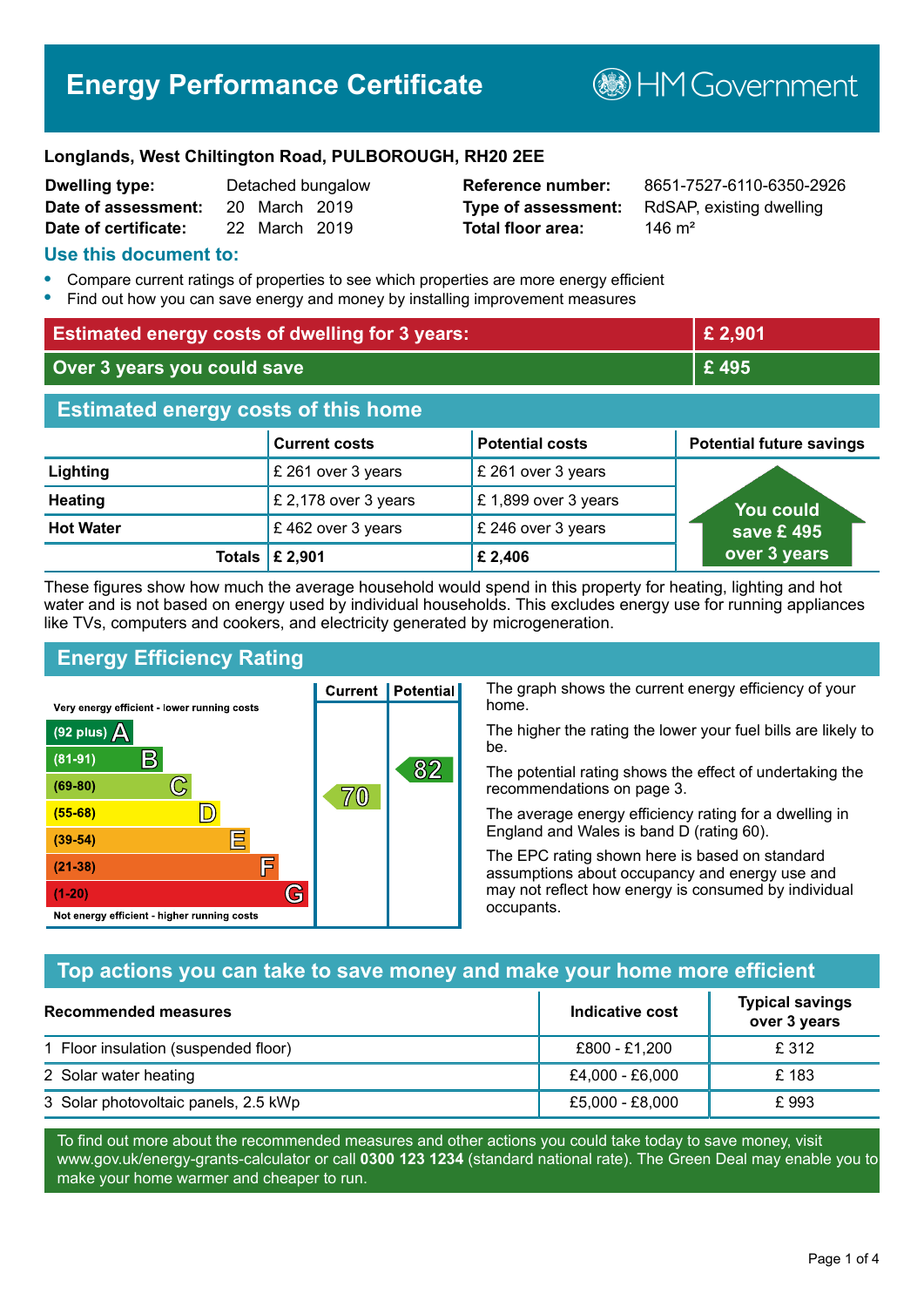# **Summary of this home's energy performance related features**

| <b>Element</b>        | <b>Description</b>                       | <b>Energy Efficiency</b> |
|-----------------------|------------------------------------------|--------------------------|
| Walls                 | Cavity wall, filled cavity               | ★★★☆☆                    |
| Roof                  | Pitched, 300 mm loft insulation          | *****                    |
| Floor                 | Suspended, no insulation (assumed)       |                          |
| Windows               | Fully double glazed                      | ★★★☆☆                    |
| Main heating          | Boiler and radiators, mains gas          | ★★★★☆                    |
| Main heating controls | Programmer, room thermostat and TRVs     | ★★★★☆                    |
| Secondary heating     | None                                     |                          |
| Hot water             | From main system                         | ★★★★☆                    |
| Lighting              | Low energy lighting in all fixed outlets | *****                    |

Current primary energy use per square metre of floor area: 177 kWh/m² per year

The assessment does not take into consideration the physical condition of any element. 'Assumed' means that the insulation could not be inspected and an assumption has been made in the methodology based on age and type of construction.

#### **Low and zero carbon energy sources**

Low and zero carbon energy sources are sources of energy that release either very little or no carbon dioxide into the atmosphere when they are used. Installing these sources may help reduce energy bills as well as cutting carbon. There are none provided for this home.

#### **Your home's heat demand**

For most homes, the vast majority of energy costs derive from heating the home. Where applicable, this table shows the energy that could be saved in this property by insulating the loft and walls, based on typical energy use (shown within brackets as it is a reduction in energy use).

| <b>Heat demand</b>           | <b>Existing dwelling</b> | Impact of loft<br>insulation | Impact of cavity<br>wall insulation | Impact of solid<br>wall insulation |
|------------------------------|--------------------------|------------------------------|-------------------------------------|------------------------------------|
| Space heating (kWh per year) | 14.074                   | N/A                          | N/A                                 | N/A                                |
| Water heating (kWh per year) | 3,378                    |                              |                                     |                                    |

You could receive Renewable Heat Incentive (RHI) payments and help reduce carbon emissions by replacing your existing heating system with one that generates renewable heat, subject to meeting minimum energy efficiency requirements. The estimated energy required for space and water heating will form the basis of the payments. For more information, search for the domestic RHI on the www.gov.uk website.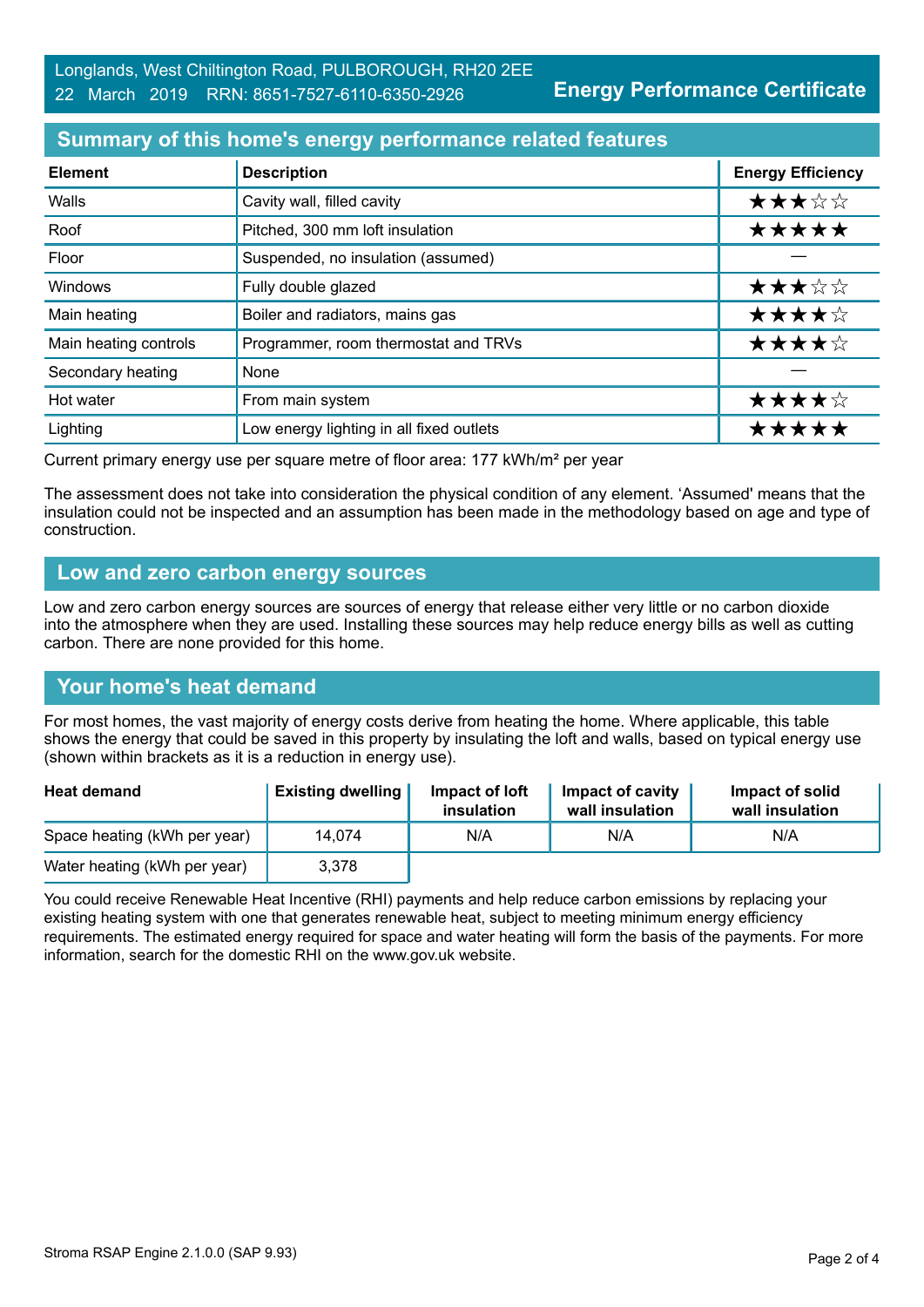### **Recommendations**

The measures below will improve the energy performance of your dwelling. The performance ratings after improvements listed below are cumulative; that is, they assume the improvements have been installed in the order that they appear in the table. Further information about the recommended measures and other simple actions you could take today to save money is available at www.gov.uk/energy-grants-calculator. Before installing measures, you should make sure you have secured the appropriate permissions, where necessary. Such permissions might include permission from your landlord (if you are a tenant) or approval under Building Regulations for certain types of work.

| <b>Recommended measures</b>        | Indicative cost | <b>Typical savings</b><br>per year | <b>Rating after</b><br>improvement |
|------------------------------------|-----------------|------------------------------------|------------------------------------|
| Floor insulation (suspended floor) | £800 - £1,200   | £ 104                              | C74                                |
| Solar water heating                | £4,000 - £6,000 | £ 61                               | C75                                |
| Solar photovoltaic panels, 2.5 kWp | £5,000 - £8,000 | £ 331                              | <b>B82</b>                         |

#### **Opportunity to benefit from a Green Deal on this property**

Green Deal Finance allows you to pay for some of the cost of your improvements in instalments under a Green Deal Plan (note that this is a credit agreement, but with instalments being added to the electricity bill for the property). The availability of a Green Deal Plan will depend upon your financial circumstances. There is a limit to how much Green Deal Finance can be used, which is determined by how much energy the improvements are estimated to **save** for a 'typical household'.

You may be able to obtain support towards repairs or replacements of heating systems and/or basic insulation measures, if you are in receipt of qualifying benefits or tax credits. To learn more about this scheme and the rules about eligibility, call the Energy Saving Advice Service on **0300 123 1234** for England and Wales.